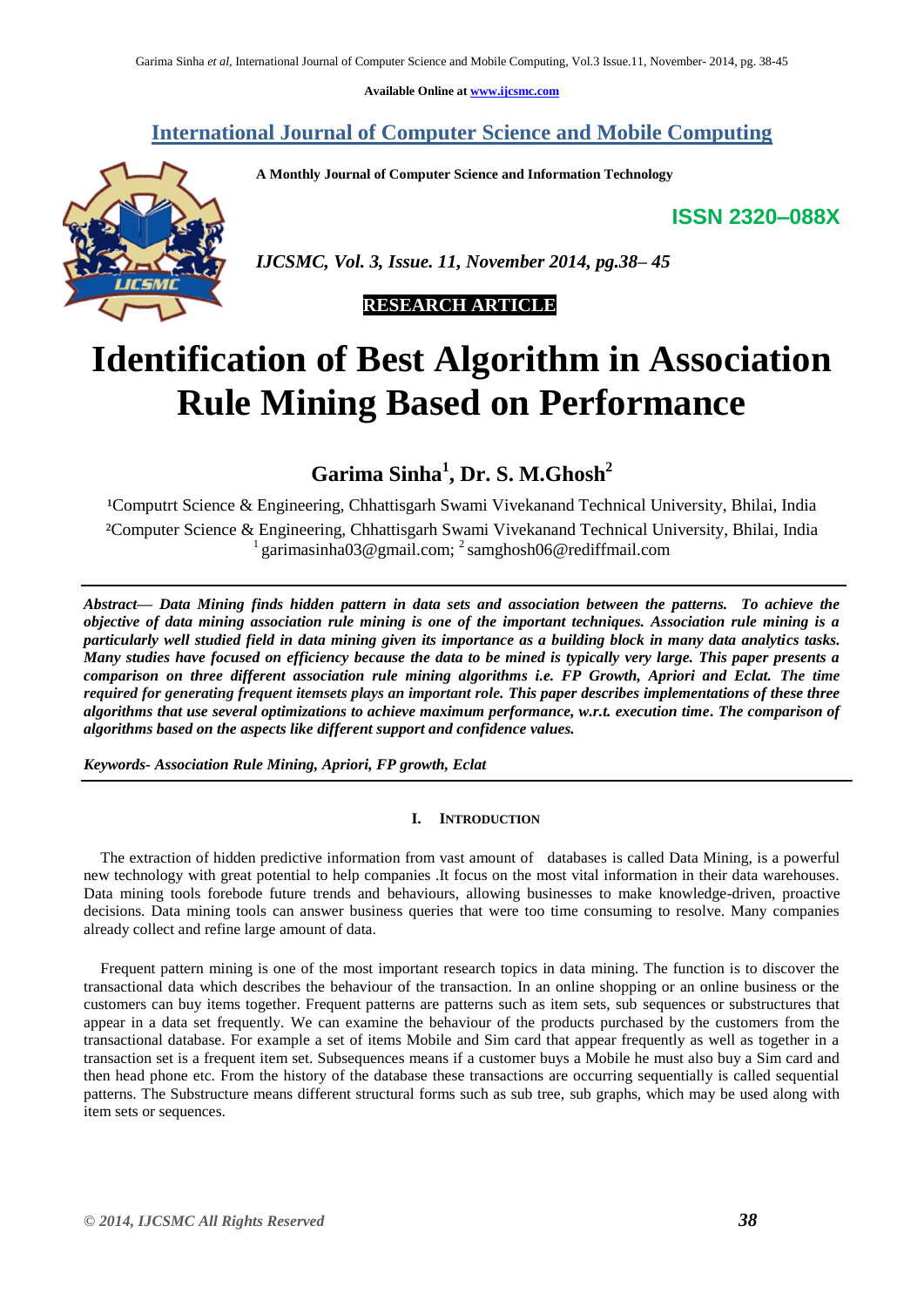# **II. PROBLEM STATEMENT**

The problem can be stated as follows: Let  $I = \{i_1, i_2, i_3, \ldots, i_m\}$  be a set of m. distinct literals called items, a set of variable D is length transactions over I. Each transaction contains a set. of items  $(i_1, i_1, \ldots, i_k)$  C I. A transaction also has an associated unique identifier called TID. An association rule is an implication- of the form A=>B, where A,B C I, and  $A \cap B = \phi$ . A is called the antecedent and B is called the consequent of the rule. In general, a set of items (such as the antecedent or the consequent of a rule) is called an itemset. The number of items in an itemset is called the length of an itemset. Itemsets of some length k are referred to as k-itemsets. For an itemset A.B, if B is an m-itemset then B is called an m-extension of A.

Each itemset has an associated measure of statistical significance called support. For an itemset A C I, *support* (A) =s if the fraction of transactions in D, containing A equals s. A rule has a measure of its strength called confidence defined as the ratio support (A U B) / support(A). The problem of mining association rules is to generate all rules that have support and confidence greater than some user specified minimum support and minimum confidence thresholds, respectively. This problem can be decomposed into the following subproblems:

1. All itemsets that have support above the user specified minimum support are generated. These itemset are called the large itemsets. All others are said to be small.

2. For each large itemset, all the rules that have minimum confidence are generated as follows: for a large itemset A and any B C A, if support (A)/support (A - B)  $\geq$  minimum-confidence, then the rule A-B  $\Rightarrow$  B is a valid rule.

For example, let  $T1 = \{P,Q,R\}$ ,  $T2 = \{P,Q,S\}$ ,  $T3 = \{P,S,Q\}$  and  $T4 = \{P,Q,S\}$  be the only transactions in the database. Let, the minimum support and minimum confidence be 0.6 and 0.9 respectively. Then the large itemsets are the following : $\{P\}, \{Q\}, \{S\}, \{P,Q\}, \{P,S\}$  and  $\{P,Q,S\}$ . The valid rules are  $Q \Rightarrow P$  and  $S \Rightarrow P$ .

### **III. RELATED WORK**

Several algorithms for mining associations have been proposed in the literature [1, 3, 6, 7, 11, 12, 14, 19, 15]. The *Apriori* algorithm [3, 2] forms the core of almost all of the current algorithms. The key observation used is that all subsets of a frequent itemset must themselves be frequent. During the initial pass over the database the support for all single items (1-itemsets) is counted. The frequent 1-itemsets are used to generate candidate 2-itemsets. The database is scanned again to obtain their support, and the frequent 2-itemsets are selected for the next pass. This iterative process is repeated for n=3;4 until there are no more frequent n-itemsets to be found. However, if the database is too large to fit in memory, these algorithms incur high I/O overhead or scanning it in each iteration. Paper, we analyzed and studied various existing improved apriori algorithm to mine frequent itemsets. Mainly common drawbacks are found in various existing apriori algorithm which is improved by using different approaches. It can be applied to many different applications like market basket analysis, telecommunication, network analysis, banking services and many others.

A new method for generating frequent itemsets by using frequent itemset tree (FI-tree)[5]. The analysis of total execution time for generating frequent itemsets denoted with standard dataset wine. Method execution time is better compare to SaM method. At 60% support threshold, two methods nearly matches the execution time.

The comparison of 2 new algorithms Apriori and Apriori-hybrid with the previously known algorithms, the AIS and SETM algorithms have done [11].

 Eclat is vertical data format algorithm. Basic Features of Eclat have introduced in [13] i.e. Transaction Recoding, Types of Incidence Structures, Incidence Matrix Derivation etc. Survey on three different association rule mining algorithms[16] -AIS, FP-tree and Apriori algorithms have done. It describe their drawbacks which would be helpful to find new solution for the problems found in these algorithms.

[19] Described an algorithm which is not only efficient but also fast for discovering association rules in large databases in the (n-1)th pass are used to generate the candidate item sets Cn, using the Apriori-gen function Next, the database is scanned and the support of candidates in Cn is counted. This process illustrate in fig. 1, which is derived from Table-1. The working of Apriori algorithm is fairly depends upon the Apriori property which states that" All nonempty subsets of a frequent itemsets must be frequent"(table 2).

#### **IV. METHOD DESCRIPTION**

#### *A. Apriori Algorithm*

Apriori algorithm was first proposed by Agrawal .Apriori is more efficient during the candidate generation process .To count the support of item sets it uses a breadth-first search strategy and uses a candidate generation function. It exploits the downward closure property of support. To avoid measuring certain item sets, Apriori uses pruning techniques ,while guaranteeing completeness. These are the item sets that the algorithm can prove will not turn out to be large. The algorithm simply counts item occurrences to determine the large 1- itemsets in the first pass. A subsequent pass, say pass n, consists of two phases. First, the large item sets Ln-1 found in the (n-1)th pass are used to generate the candidate item sets Cn, using the Apriori-gen function Next, the database is scanned and the support of candidates in Cn is counted. This process illustrate in Fig-1, which is derived from Table-I. The working of Apriori algorithm is fairly depends upon the Apriori property which states that" All nonempty subsets of a frequent itemsets must be frequent".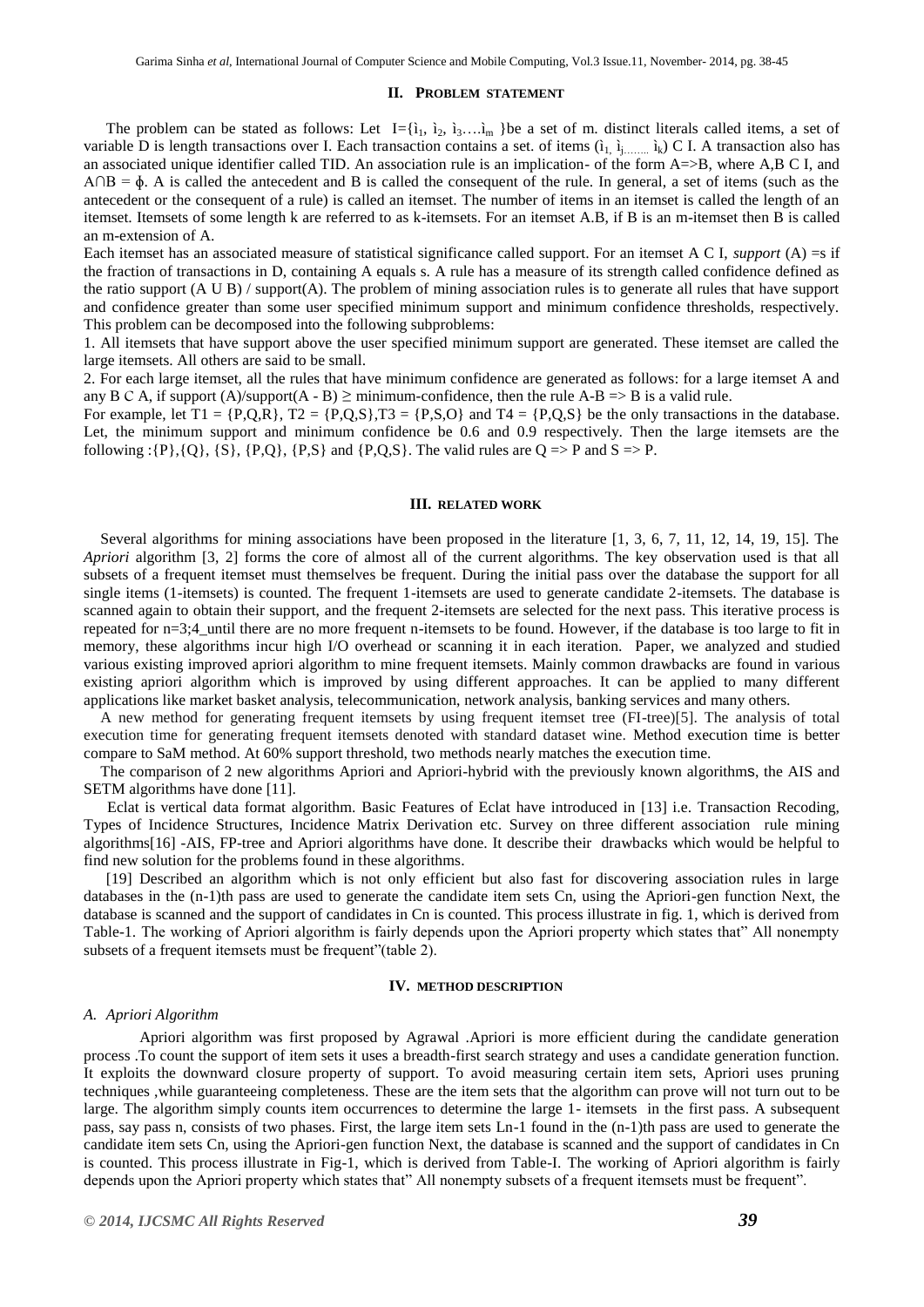| <b>TID</b>       | <b>LIST OF ITEMS</b> |
|------------------|----------------------|
| T <sub>101</sub> | I1, I2, I5           |
| T <sub>201</sub> | I2,I4                |
| T <sub>301</sub> | I2,I3                |
| T <sub>401</sub> | I1, I2, I4           |
| T <sub>501</sub> | I1,I3                |
| T <sub>601</sub> | I2,I3                |
| T701             | I1,I3                |
| T801             | I1, I2, I3, I5       |
| T901             | I1,I2,I3             |

TABLE I. TRANSACTIONAL DATA

- *1) Steps involve in Apriori Algorithm*
- a) Candidate item sets are generated using only the large item sets of the previous pass without considering the transactions in the database.
- b) The large item set of the previous pass is joined with itself to generate all item sets whose size is higher by 1.
- c) Each generated item set that has a subset which is not large is deleted. The remaining item sets are the candidate ones.



Fig. 1 Apriori Mining Process

#### *B. Fp growth Algorithm*

Among from the many algorithms suggested like Apriori algorithms. Apriori algorithm based upon the anti-monotone property. Due to their two main problems i.e. high computational cost and repeated database scan , there is need of compact data structure for mining frequent item sets. FP-Growth algorithm is an efficient algorithm for producing the frequent itemsets without generation of candidate item sets which based upon the divide and conquers strategy. It needs a 2 database scan for finding all frequent item sets. This approach compresses the large database of frequent itemsets into frequent pattern tree structure recursively in the same order of magnitude as the numbers of frequent patterns, then in next step divide the compressed database into set of conditional databases.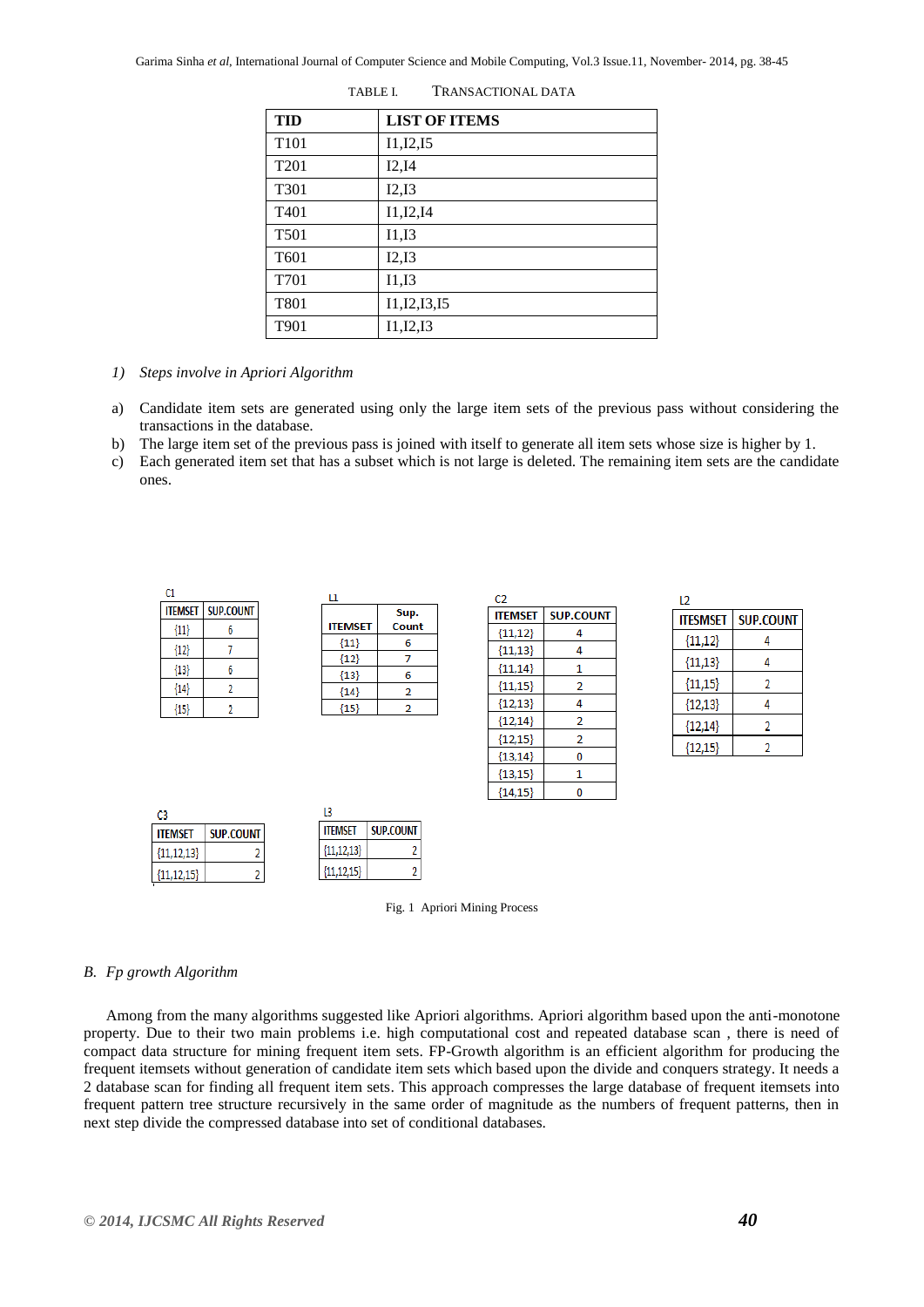## **1) Construction of Frequent Pattern Tree**

First it scans the database and manages the items appearing in the transaction. The items are considered infrequent whose support is less than minimum support. These items are deleted from consideration. All other remaining items are considered as frequent items and arrange in the descending order of their frequency. This list is known as header table when store in table. All the respective support of the items is stored using pointers in the frequent pattern tree. Then construct the frequent pattern tree which is also known as compact tree. In header table, The sorted items according to frequency are used to build the FP-tree (Fig. 2.).Essentially all transaction restored in a tree data structure. This requires a complete database scan. when the item insert in the tree checks if it exist earlier in tree as in same order then increment the counter of support by 1 which is mentioned along with each item in the tree which separated by comma. Using pointers a link is maintained which same item and its entry in header table. Pointer points to the first occurrence of each item in header table. It uses the tree data structure which stores all frequent elements in a compact form.

 Suppose minimum support is 2. So delete all infrequent items whose support is less them 2.The remaining transactions arranged in descending order of their frequency. Create a FP- tree for Each Transaction create a node of an items whose support is greater than minimum support, as same node encounter just increment the support count by 1.Table II denote the support count of items derived from Table-I.

## TABLE II. SUPPORT COUNT





Fig. 2 FP Tree construction of Table-I.

## *C. Eclat Algorithm*

Using vertical data format, frequent itemsets can also be mined efficiently, which is the essence of the ECLAT (Equivalence CLASS Transformation) algorithm. It is developed by Zaki.

| <b>ITEMSET</b> | <b>TID SET</b>                       |
|----------------|--------------------------------------|
| 11             | {T101,T401,T501,T701,T801,T901       |
| I2             | {T101,T201,T301,T401,T601,T801,T901} |
| 13             | {T301,T501,T601,T701,T801,T901}      |
| Ī4             | ${T201,T401}$                        |
| 15             | ${T101, T801}$                       |

TABLE 3 THE VERTICAL DATA FORMAT OF THE TRANSACTIONAL DATASET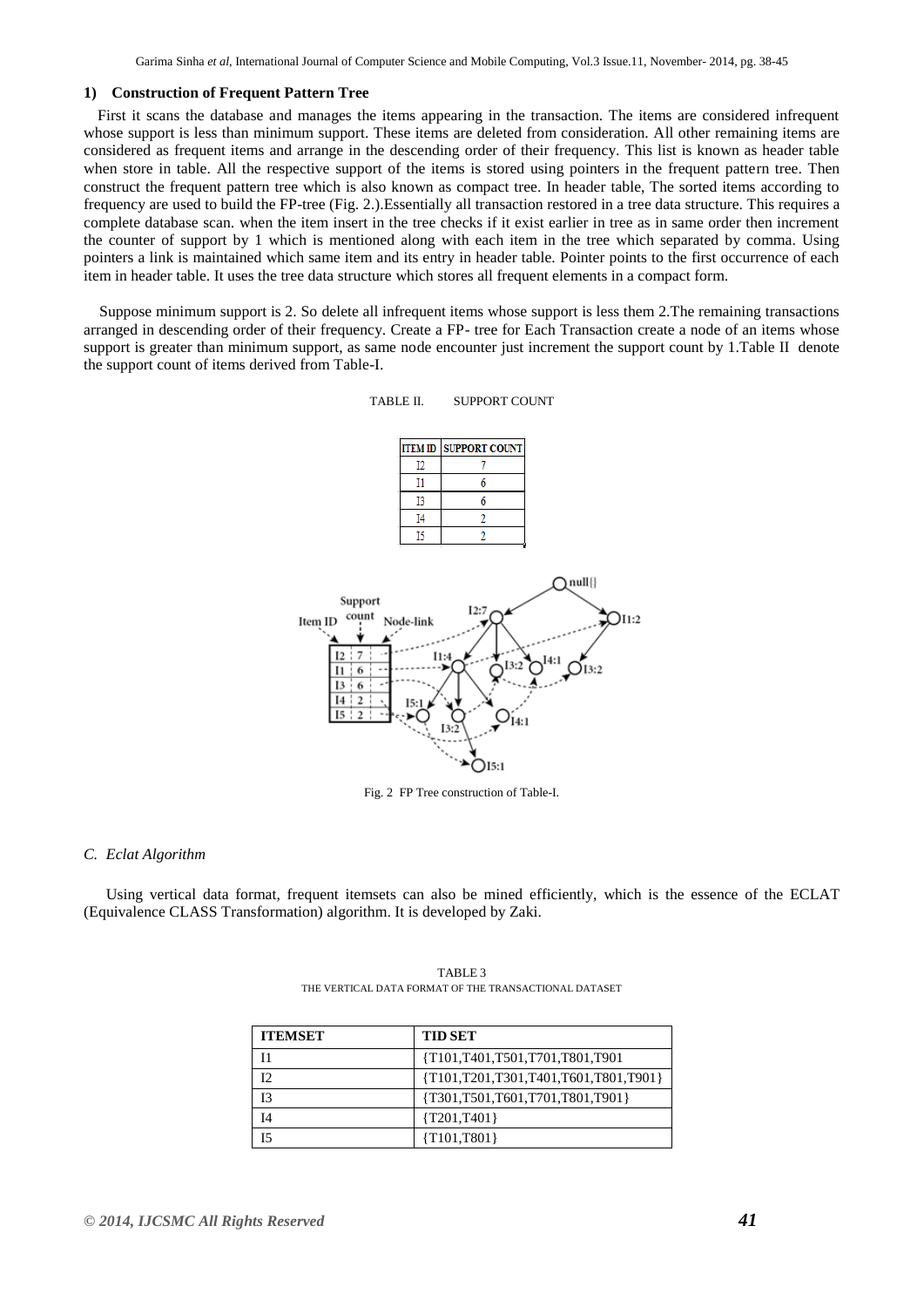# *1) Mining frequent itemsets using vertical data format.*

 Consider the horizontal data format of the transaction database, of Table.1This can be transformed into the vertical data format shown in Table -3 by scanning the data set once. Consider the horizontal data format of the transaction database, of Table.1This can be transformed into the vertical data format shown in Table -3 by scanning the data set once. Mining can be performed on this data set by intersecting the TID sets of every pair of frequent single items. The minimum support count is 2. Because every single item is frequent in Table 5, In total there are 10 intersections performed .It generate 8 nonempty 2-itemsets as shown in Table 4. The itemsets {I1, I4} and {I3, I5}, do not belong to the set of frequent 2-itemsets. The candidate generation process here will generate only two 3-itemsets: {I1, I2, I3} and {I1, I2, I5}. By intersecting the TID sets of any two corresponding 2-itemsets of these candidate 3-itemsets, Shown in Table 5. where there are only two frequent 3-itemsets: {I1, I2, I3: 2} and {I1, I2, I5: 2}. It involve following steps:

- First, By scanning the data set once we transform the horizontally formatted data to the vertical format. The support count of an itemset is simply the length of the TID set of the itemsets
- Starting with  $n = 1$ , the frequent n-itemsets can be used to construct the candidate  $(n+1)$ -itemsets based on the Apriori property. The computation is done by intersection of the TID sets of the frequent n-itemsets to compute the TID sets of the corresponding  $(n+1)$ -itemsets.
- This process repeats, with n incremented by 1 each time, until no frequent itemsets or no candidate itemsets can be found. Besides taking advantage of the Apriori property in the generation of candidate (n+1)-itemset from frequent n-itemsets,

| <b>ITEMSET</b> | <b>TID SET</b>             |
|----------------|----------------------------|
| ${I1,I2}$      | {T101,T401,T801,T901}      |
| ${13,13}$      | {T501,T701,T801,T901}      |
| ${I1,I4}$      | ${T401}$                   |
| ${11,15}$      | ${T301, T601, T801, T901}$ |
| ${I2,I3}$      | ${T201, T401}$             |
| ${I2,I5}$      | ${T101, T801}$             |
| ${13,15}$      | ${T801}$                   |

TABLE 4 THE 2-ITEMSET S IN VERTICAL DATA FORMAT

TABLE 5 THE 3-ITEMSETS IN VERTICAL DATA FORMAT

| <b>ITEMSET</b> | <b>TID SET</b> |
|----------------|----------------|
| ${I1, I2, I3}$ | ${T801, T901}$ |
| ${I1, I2, I5}$ | ${T101, T901}$ |

# **V. RESULT AND DISCUSSION**

**Data set:** The dataset was taken from the UCI repository of machine learning databases [18]. The characteristics of datasets selected for the experiment (Table 6)

| The characteristics of Datasets |                   |                   |  |  |  |  |
|---------------------------------|-------------------|-------------------|--|--|--|--|
| Dataset Name                    | No. of<br>Columns | No. of<br>Records |  |  |  |  |
| Pima Dataset                    |                   | 768               |  |  |  |  |

TABLE 6 CHARACTERISTICS OF DATASETS.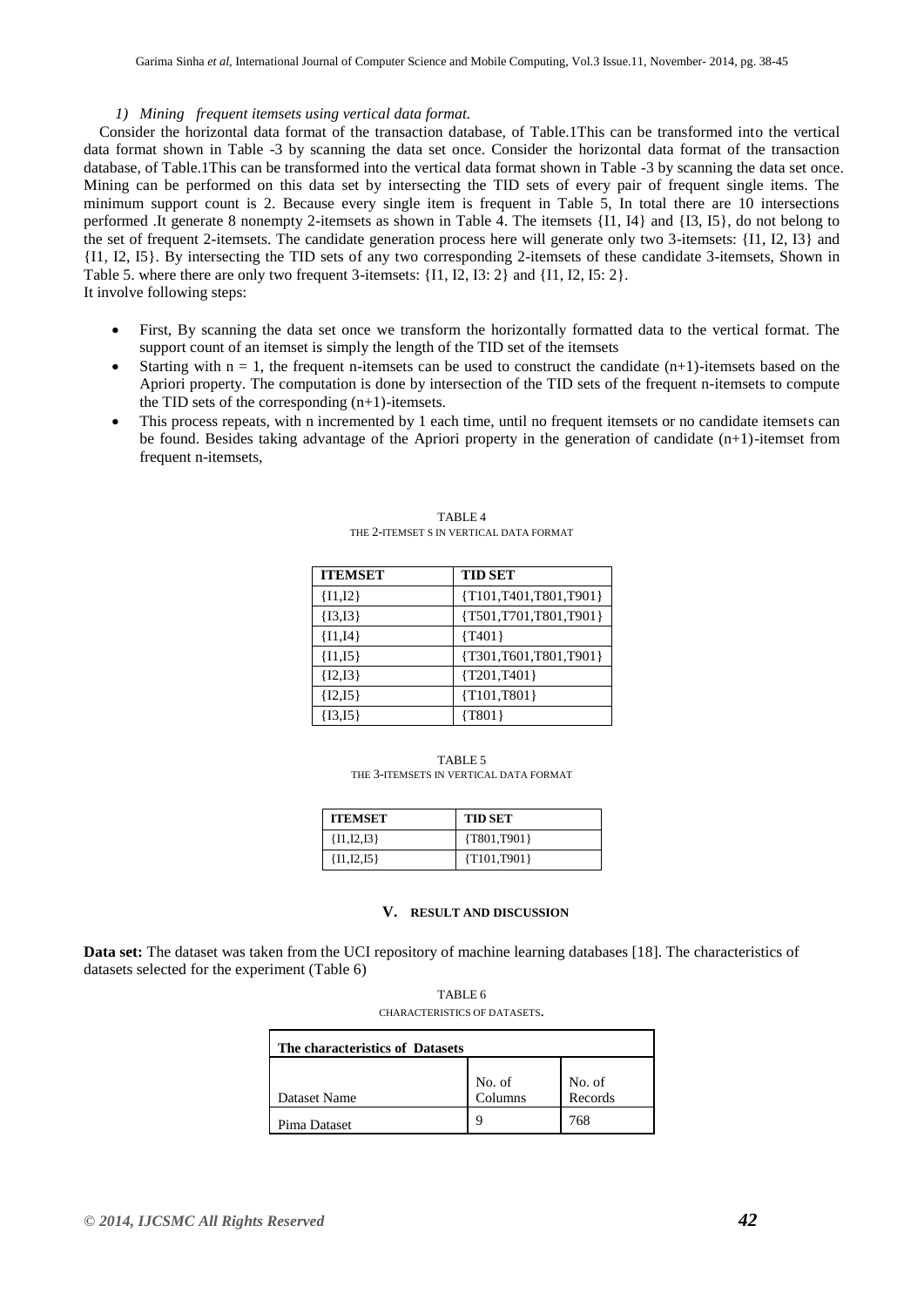Garima Sinha *et al*, International Journal of Computer Science and Mobile Computing, Vol.3 Issue.11, November- 2014, pg. 38-45

**Result analysis**: A detailed study to assess the performance of Apriori,Fp growth and Eclat algorithms. The performance metrics is the total execution time taken and the number of frequent itemsets generated using pima datasets. For this comparison also same dataset were selected as for the experiments with minimum support and confidence ranging from 1% to 17%.(Table-7)

| <b>Support</b><br>(%) | Confidence<br>$($ %) | <b>Total Execution Time in second</b> |              |        |
|-----------------------|----------------------|---------------------------------------|--------------|--------|
|                       |                      | Apriori                               | Fp<br>Growth | Eclat  |
| 1                     | 5                    | 0.115                                 | 179.23       | 0.065  |
| 1                     | 10                   | 0.102                                 | 123.54       | 0.055  |
| $\overline{2}$        | 5                    | 0.1025                                | 84.79        | 0.023  |
| $\overline{2}$        | 10                   | 0.06                                  | 25.58        | 0.0335 |
| 5                     | 13                   | 0.018                                 | 8.46         | 0.0075 |
| 6                     | 15                   | 0.028                                 | 6.58         | 0.007  |
| 7                     | 17                   | 0.036                                 | 5.12         | 0.0037 |

TABLE 7 TOTAL EXECUTION TIME USING PIMA DATASET



Fig:3 Graph for Apriori



Fig:4 Graph for FP Growth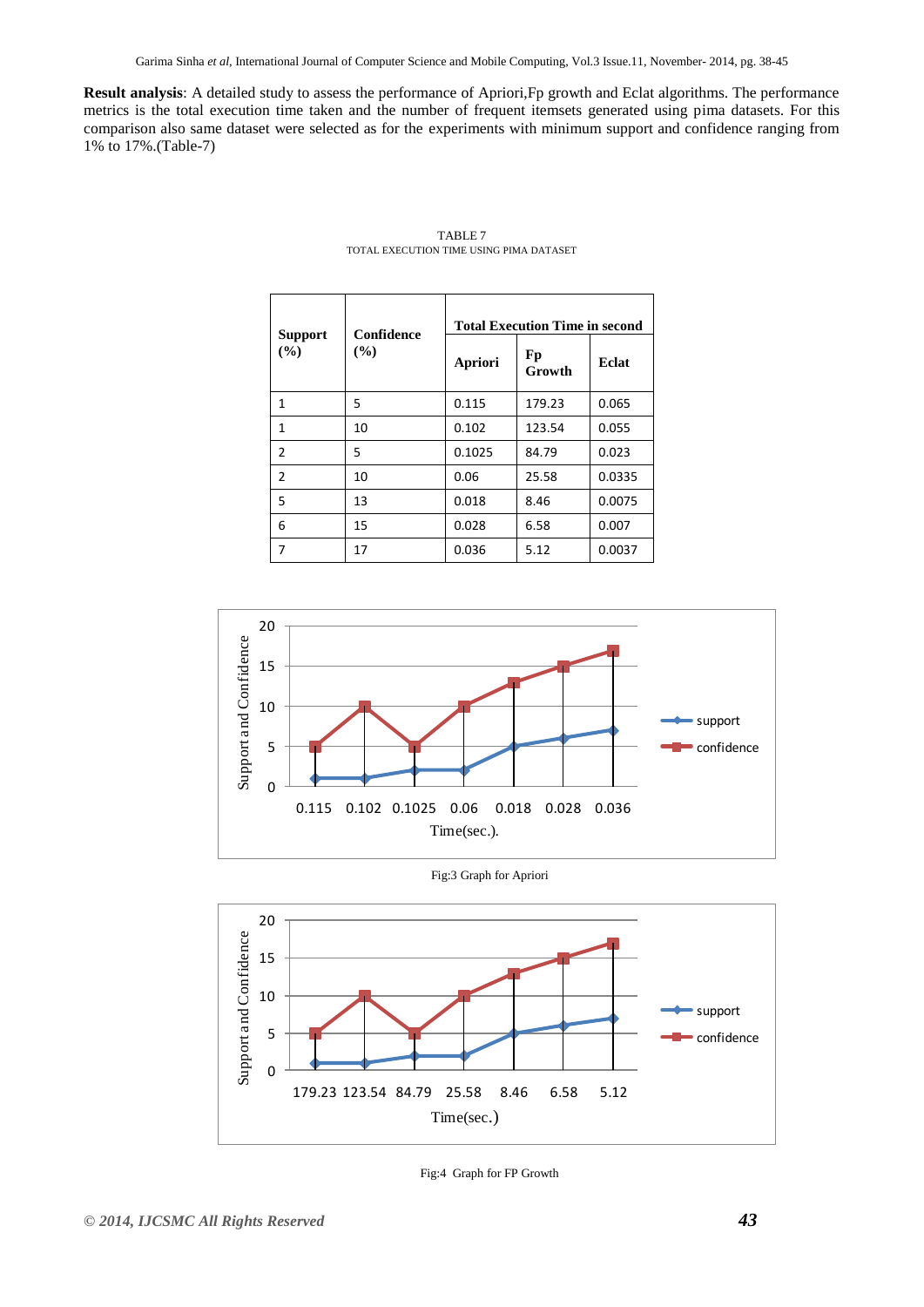

#### Fig:5 Graph for Eclat

From the above graph(Fig. 4, Fig. 5, Fig. 6) obtained by taking the pima dataset between the execution time verses support and confidence .It is depicted that Eclat is the best among three algorithms.

## **VI. CONCLUSION AND FUTURE SCOPE**

This paper presents a comparison on three different association rule mining algorithms i.e. FP Growth, Apriori and Eclat based on execution time verses support and confidence. The comparison of algorithms is done using pima dataset where it has been identified that with a particular itemset. The Eclat algorithm is fastest among three. It was also identified that the execution time decreases with increasing confidence and support.

The above algorithms can be used in other domains to bring out interestingness among the data present in the repository. Association rules produced by these three algorithms can be combined to form efficient algorithms for better results for any real life application. Algorithms can also be combined to for an efficient algorithm.

#### **REFERENCES**

- [1] Patel Tushar S.et.al.," An Analytical Study of Various Frequent Itemset Mining Algorithms", *Research Journal of Computer and Information Technology Sciences* , Vol. 1(1) ,February (2013)
- [2] Ekta Garg et.al. "A Survey on Improved Apriori Algorithm", *International Journal of Engineering Research and Technology ,*Volume 2,July 2013
- [3] Ms. Shweta et.al., " Mining Efficient Association Rule Through Apriori Algorithm Using Attribute and Comparative Analysis of Various Association Rule Algorithms",*International Journal of Advanced Research in Computer Science and Software Engineering ,*Volume 3,June 2013
- [4] Harendra singh et.al. "A modified FP Tree Algorithm for Generating Frequent Access Patterns" *Journal of Environmental Science, Computer Science and Engineering & Technology,* Volume 2,August 2013
- [5] Damor Nirali N. et.al. "A new Method to Mine Frequent itemset Using Frequent Itemset Tree"*,Research Journal of Computer and Information Technology Science,*Volume1,April 2013
- [6] saravanan Suba et.al. " A Study on Milestone of Association Rule Mining Algorithm in Large Data Bases"*Inetnational Journal of Computer Application* ,Volume 47,June 2012
- [7] Hamman W.Sammuel et.al. "Fastest Association Rule mining algorithm Predictor(FARM-AP)"*ACM* ,May 2011
- [8] Xindong Wu et.al. "Top 10 Algorithm in Data Mining",*Springer*,December-2007
- [9] Jiawei Han et.al. " Frequent pattern mining: current status and future Directions", *Springer,* January 2007
- [10] Jiawei Han et.al. "Data Mining Concepts and Techniques ",*Elsevier ,*San Francisco, Second Edition,2006
- [11] Rakesh Agrawal et.al. " Fast Algorithm for Mining Association Rule", *Proceeding of 20th VLDB Conference*,Santiago,chile,1994
- [12] Aakansha Saxena "A Survey on Frequent Pattern Mining Methods- Apriori, Eclat, Fp growth", *International Journal of Engineering Development and Research,*2014
- [13] Thieme, S.L. "Algorithmic Features of Eclat". *FIMI, Volume 126 of CEUR Workshop Proceedings*, CEUR-WS.org, 2004.
- [14] vManisha Girotra et.al. "Comparative Survey on Association Rule Mining Algorithms" International Journal of Computer Applications (0975 – 8887) Volume 84 – No 10, December 2013.
- [15] Khurana, K., and Sharma, S. "A comparative analysis of association rule mining algorithms "*.International Journal of Scientific and Research Publications,* Volume 3, Issue 5, May 2013.